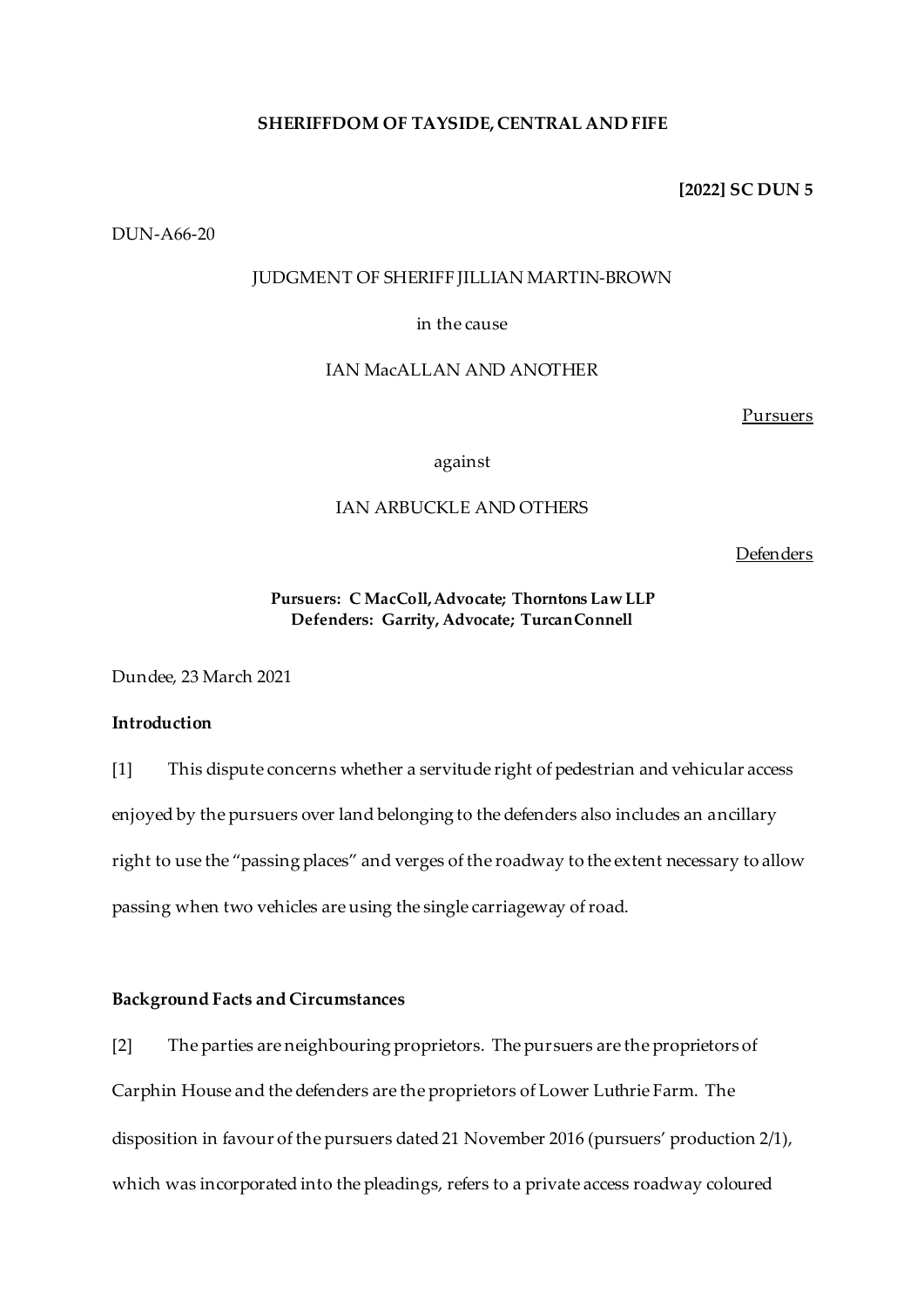green on plan no 1 and plan no 2 annexed and signed as relative to the disposition. On the west of the plans is Carphin House and on the east of the plans is Lower Luthrie Farm. Those plans show a roadway between the two properties coloured green within dotted lines, with white area on either side of those dotted lines.

[3] The pursuers seek declarator that they enjoy an ancillary right to use the "passing places" and the verges of the private access roadway over which they have a servitude right of access to the extent necessary to allow passing when two vehicles are using the single carriageway of road; and to interdict the defenders from obstructing the "passing places" and placing items likely to cause a hazard in the grass verges of the roadway. The defenders' position is that the pursuers have no rights outside the green area and the defenders seek their own declarator to prevent further litigation on this matter, which has already been the subject of a previous action.

#### **Previous Action**

[4] Some time ago, the pursuers raised an action for declarator and interdict against alleged interference of obstruction with their rights (DUN-A55-18). In that case, Sheriff Way held that the nature and extent of the pursuers' rights were established by the disposition in their favour and the mirror image deed that burdened the defenders' title. In the absence of any ambiguity or uncertainty, Sheriff Way held that there was no basis for examining past usage or other circumstantial evidence. The servitude right was restricted to the area coloured green on the plan.

[5] As far as ancillary rights were concerned, Sheriff Way accepted the defenders' submission that the leading authorities dealt with what a dominant tenement proprietor may do on part of the servient tenement properly subject to the servitude and were not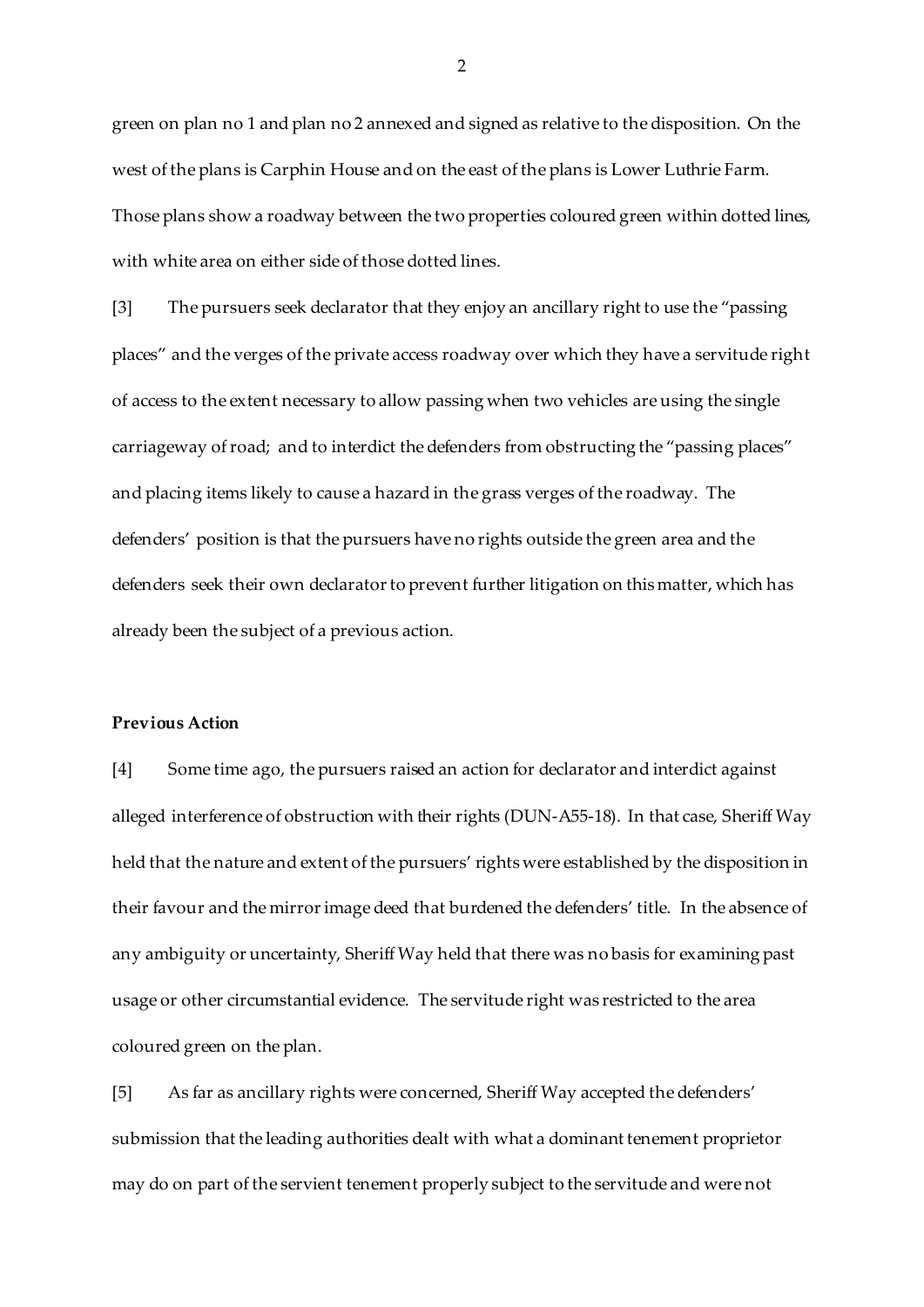authority for invasive activity on adjacent land. In any event, Sheriff Way held that the pursuers' averments did not make out a relevant case for necessity or the lesser test of reasonably comfortable enjoyment.

[6] Consequently, Sheriff Way dismissed the action on 11 June 2019.

# **Current Action**

[7] The initial writ in the present action was warranted on 28 February 2020. Due to the pandemic, it was not until 27 August 2020 that the record was closed and I appointed the cause to a debate. Again, due to the pandemic, the debate did not take place until 8 March 2021. In advance of the debate, both parties lodged full written submissions and a joint list of authorities, for which I am most grateful. Following a debate by WebEx on 8 March 2021, I made avizandum.

### **Authorities**

- [8] Parties lodged a joint list of authorities as follows:
	- *Moncrieff* v *Jamieson* 2008 SC (HL) 1;
	- *Stansfield* v *Findlay* 1998 SLT 784;
	- *Alvis* v *Harrison* 1991 SLT 64;
	- *Arnold* v *Britten* 2015 AC 1619;
	- Lord *Burton* v *Mackay* 1995 SLT 507;
	- *Ashtead Plant Hire* v *Granton Central Developments Limited* 2020 SC 244;
	- *Johnston* v *Davidson* [2020] SAC (Civ) 22; and
	- *Cusine and Paisley*, "Servitudes and Rights of Way" (1998), paragraphs 2.22,

2.47, 15.09 and 15.14.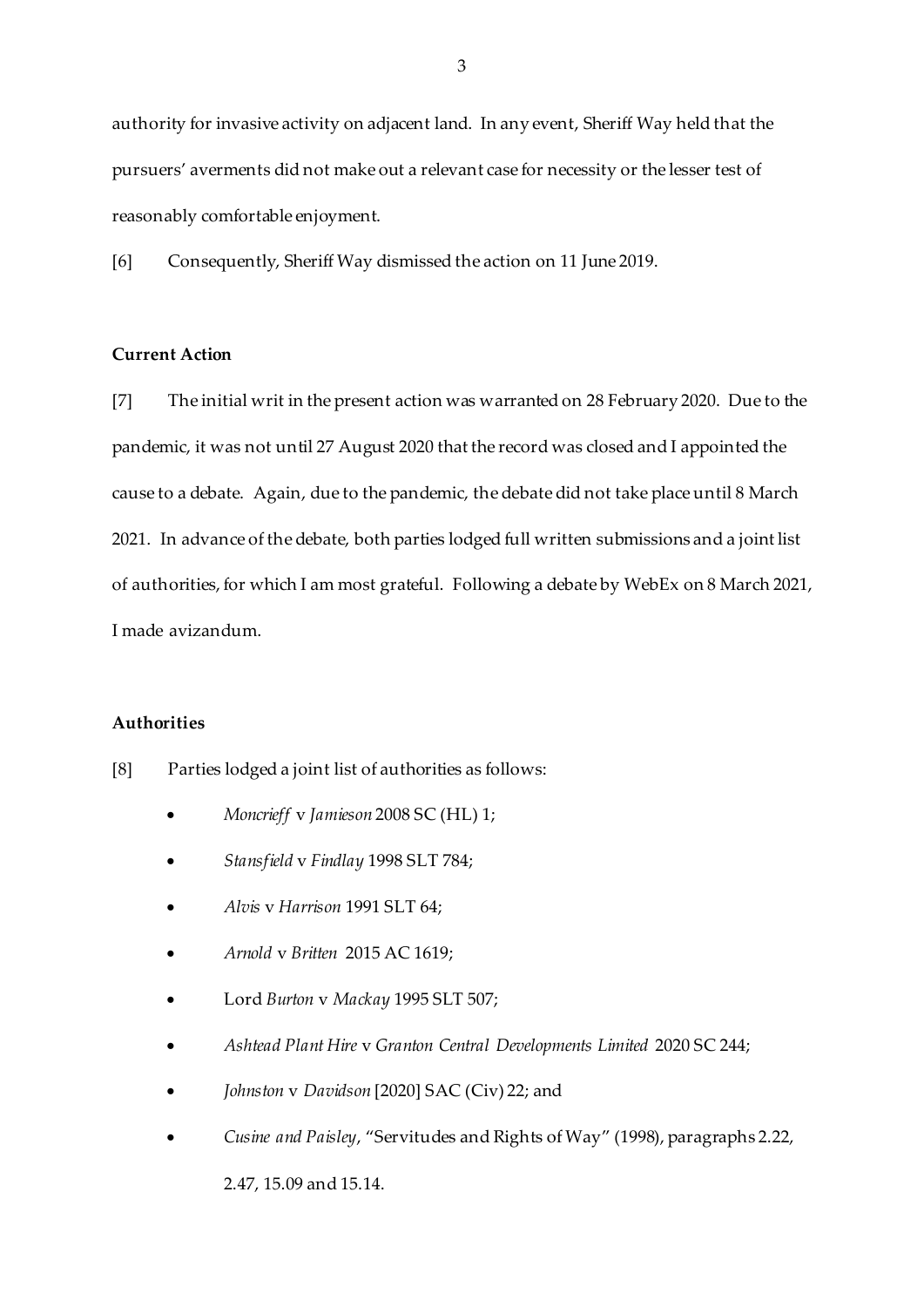#### **Defenders' Submissions**

[9] Counsel for the defenders adopted his note of basis of preliminary pleas and written submissions in full. This was not truly a question of ancillary rights of a servitude but rather an extension of a servitude right. The pursuers were simply unhappy with the disposition in their favour and there was no scope for extending the servitude beyond the area coloured green on the plans. The court did not have the power to do so.

[10] Cases dealing with parking as an ancillary right ought to be distinguished. In those cases, the ancillary right of parking was exercised within the extent of the servitude itself, ie on the burdened/servient area of the property. There was no authority for the proposition that ancillary rights could exist and be exercised in relation to areas unspecified outwith the extent of the burdened/servient area of the property, otherwise there was no certainty as to how much of the property was burdened.

[11] The Inner House held in *Stansfield* v *Finlay* 1998 SLT 784 that there was no authority for the proposition that, as a matter of law, the track over which the access is to be provided must be construed as including its verges.

[12] The cases of *Arnold* v *Britten* and *Ashtead* v *Granton* relied upon by the pursuers did not offer any assistance in interpreting a servitude right in a disposition. Those cases related to the interpretation of commercial contracts rather than property deeds. Section 14 of the Title Conditions (Scotland) Act 2003 indicated that real burdens should be construed in the same manner as other provisions of deeds which relate to land. That statutory provision took matters back to the case of *Alvis* v *Harrison*.

[13] The titles were clear and unambiguous. There was no question of the court requiring to hear any evidence of an alternative construction. Even if there were an ambiguity, that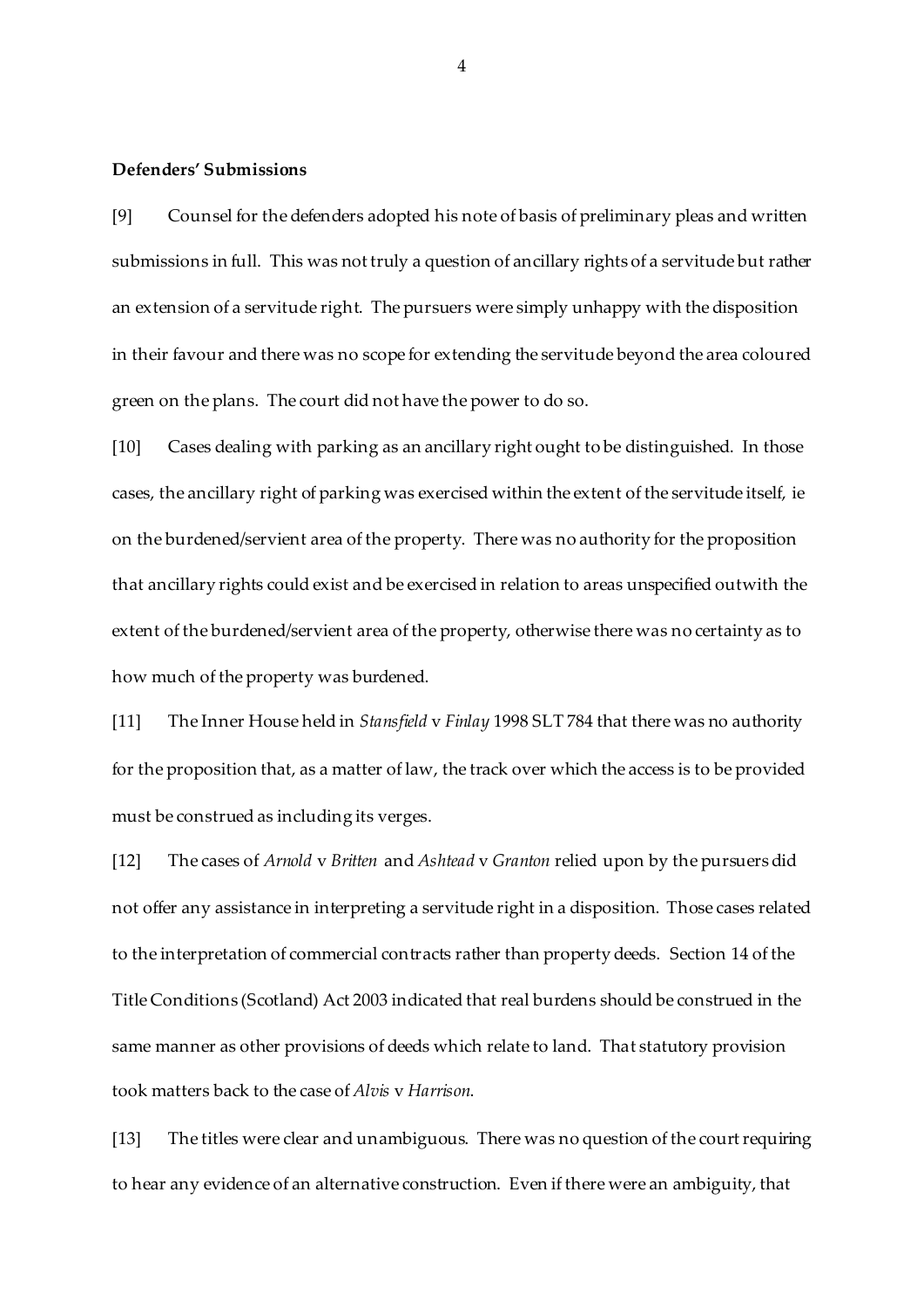would fall to be construed in favour of the defenders in order to narrow the scope of the servitude - *Cusine and Paisley* at paragraph 2.22.

[14] The case of *Davidson* v *Johnston* involved a servitude which was agreed to be unclear and ambiguous. It was found there was an ancillary right to park on the servient tenement. A two-stage exercise was indicated, namely: interpret the grant first and then the ancillary rights. That approach should be followed in this case.

[15] Although there was a common law right to maintain and possibly improve, that did not carry with it a right to access land outwith the servient tenement. It was not the only way that traffic could progress in both directions. At most, if the parties met exactly in the middle, then one had to reverse 300 metres. It was within judicial knowledge that if two cars could not pass on the road then one must reverse. It was the same on all single track roads. That did not mean that they must pass in an immediately adjacent area. On a long straight road, people allow others to pass before going on to the road.

#### **Pursuers' Submissions**

[16] Counsel for the pursuers submitted that the entire matter required to go to a proof before answer and the case pled was relevant for inquiry. This was an express grant so it needed to be interpreted like a contract and general principles of contract law applied, as seen in *Arnold* v *Britten* and *Ashtead* v *Granton*. Language was inherently ambiguous and it was necessary to look at the surrounding circumstances. In this case, the surrounding circumstances were that the defenders took great exception to the pursuers using Carphin House for weddings, particularly in the summer months prior to coronavirus.

[17] It was necessary to consider the overall purpose of the servitude, which was to allow access with a vehicle, not simply permission to be on land with a vehicle. If there was not an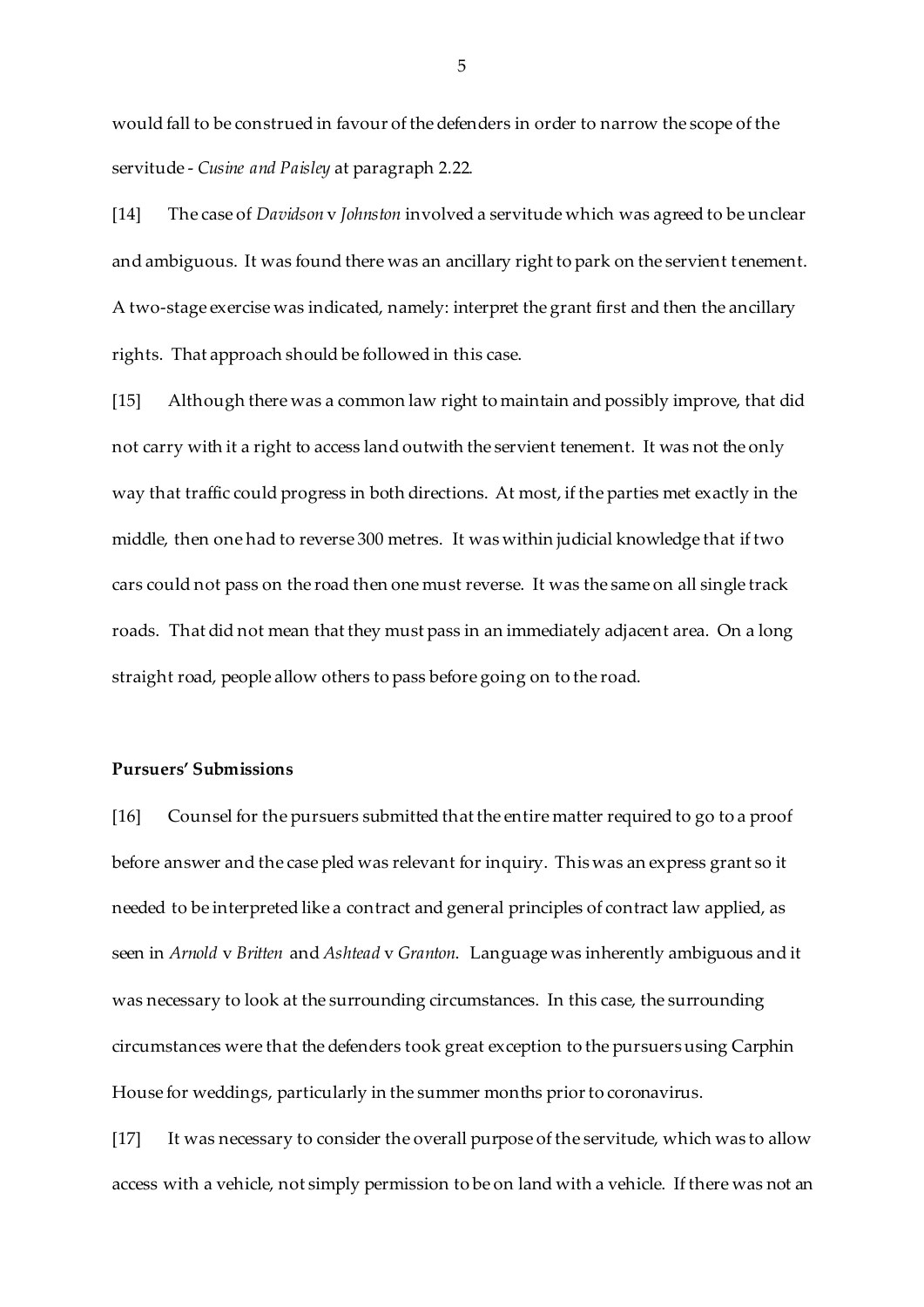ancillary right to use the passing places and verges, then there was no more than a right to be present on the road. To be a servitude right of access, it was necessary to be able to make progress by giving way to traffic. The facts and circumstances known at the time that the servitude was granted included that these areas were used as passing places. Evidence needed to be led about how to make progress down the road and use the passing places and whether six hundred metres was too far to reverse a car.

[18] Counsel for the pursuers submitted that it was possible to go beyond the area coloured green on the plans. It was similar to the right to support and maintenance. The pursuers sought to use the free land at the side of the road. It could not be used for storing metal barriers that obstructed the passing places because there was an ancillary right to move into those areas. The road in question was a single carriageway. It only worked if cars could pass each other. The nature of the road, its width and its length made it necessary for comfortable use and enjoyment to have passing places.

[19] The case of *Stansfield* was a very different case, where the parties were changing the routes of access. That was not being done here.

# **Decision**

[20] The correct approach to the interpretation of the terms of an express servitude and the rights which stem therefrom was recently set out by the Sheriff Appeal Court in *Davidson* v *Johnston*. Sheriff Principal D L Murray explained that the correct approach is a two-stage process: (i) determine the nature of the right conferred by the express grant; and (ii) determine what ancillary rights are necessary for the comfortable enjoyment of the servitude.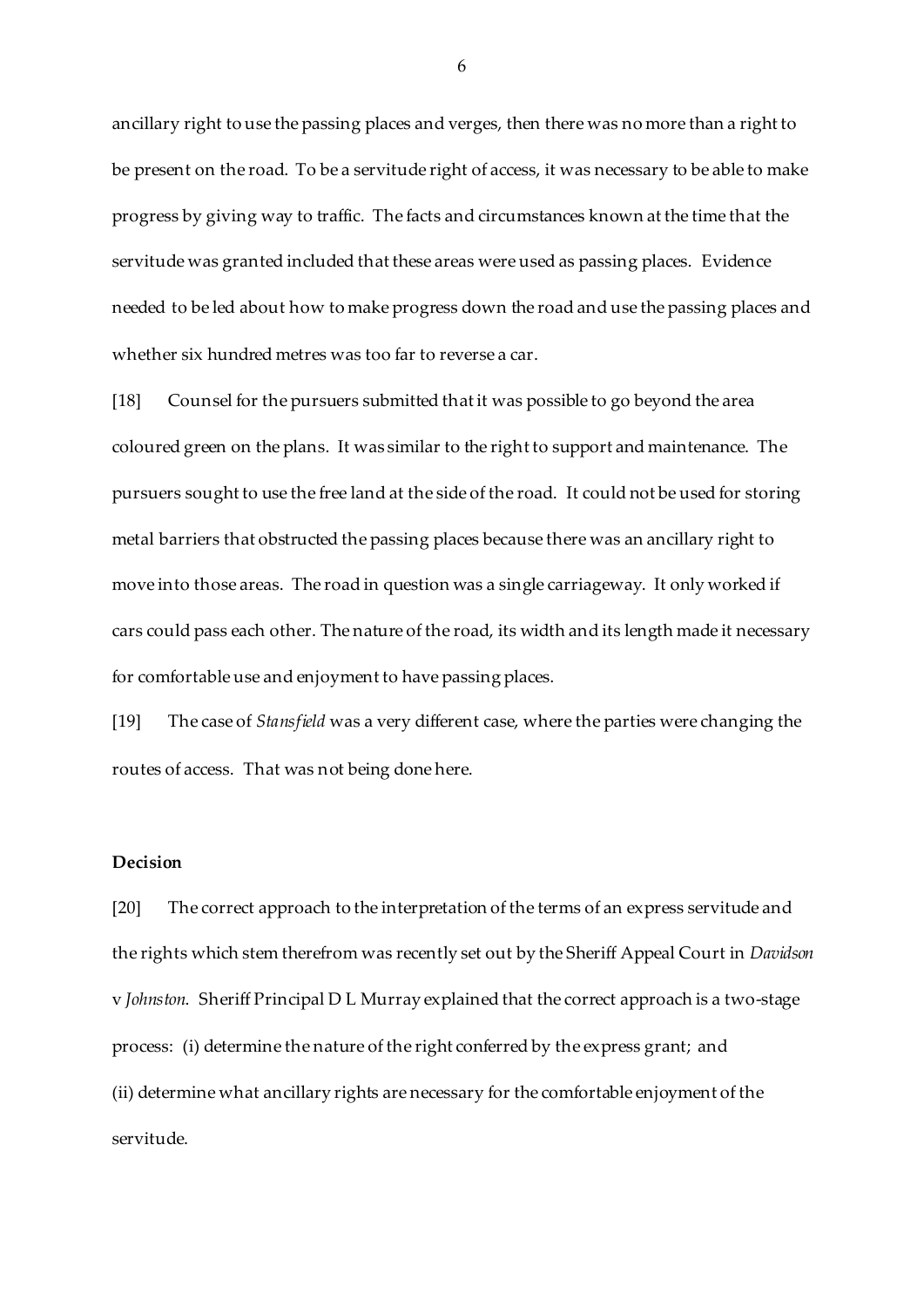[21] As far as the first stage of the process is concerned, if the terms of the grant are clear and unambiguous, the character of any actual possession and use at the time of the grant or thereafter is of no consequence (*Alvis* v *Harrison* at p 67G).

[22] In this particular case, I am of the view that the title deeds clearly and unambiguously show that the servitude right does not extend beyond the area coloured green on the plans to the "passing places" or the verges of the road not so coloured. The plans show a roadway between the two properties coloured green within dotted lines, with white area on either side of those dotted lines. On the west of the plan, the green roadway joins a pink area. In that area, the whole of the roadway is coloured pink, rather than just the area between the dotted lines. There is a clear distinction between the areas of the roadway coloured green and pink in the plans. To paraphrase Lord Macfadyen in *Stansfield* v *Finlay* (p 788C), it is difficult to see how that can have been other than intentional: if it was intended that the pursuers should have access across the whole width of the roadway, including the "passing places" and the verges, then there would have been no point in indicating a narrower track coloured green. Applying *Alvis* v *Harrison*, in the absence of ambiguity, it is not necessary to hear evidence at a proof before answer about the character of possession and use of the servitude at the time of the express grant because it is of no consequence.

[23] Moving on to the second stage of the process, I accept that a consideration of the ancillary rights necessary for the comfortable enjoyment of a servitude will depend on the particular facts and circumstances in each case and therefore would normally require a proof before answer. However, I consider that this case is different to the cases where ancillary rights have been explored.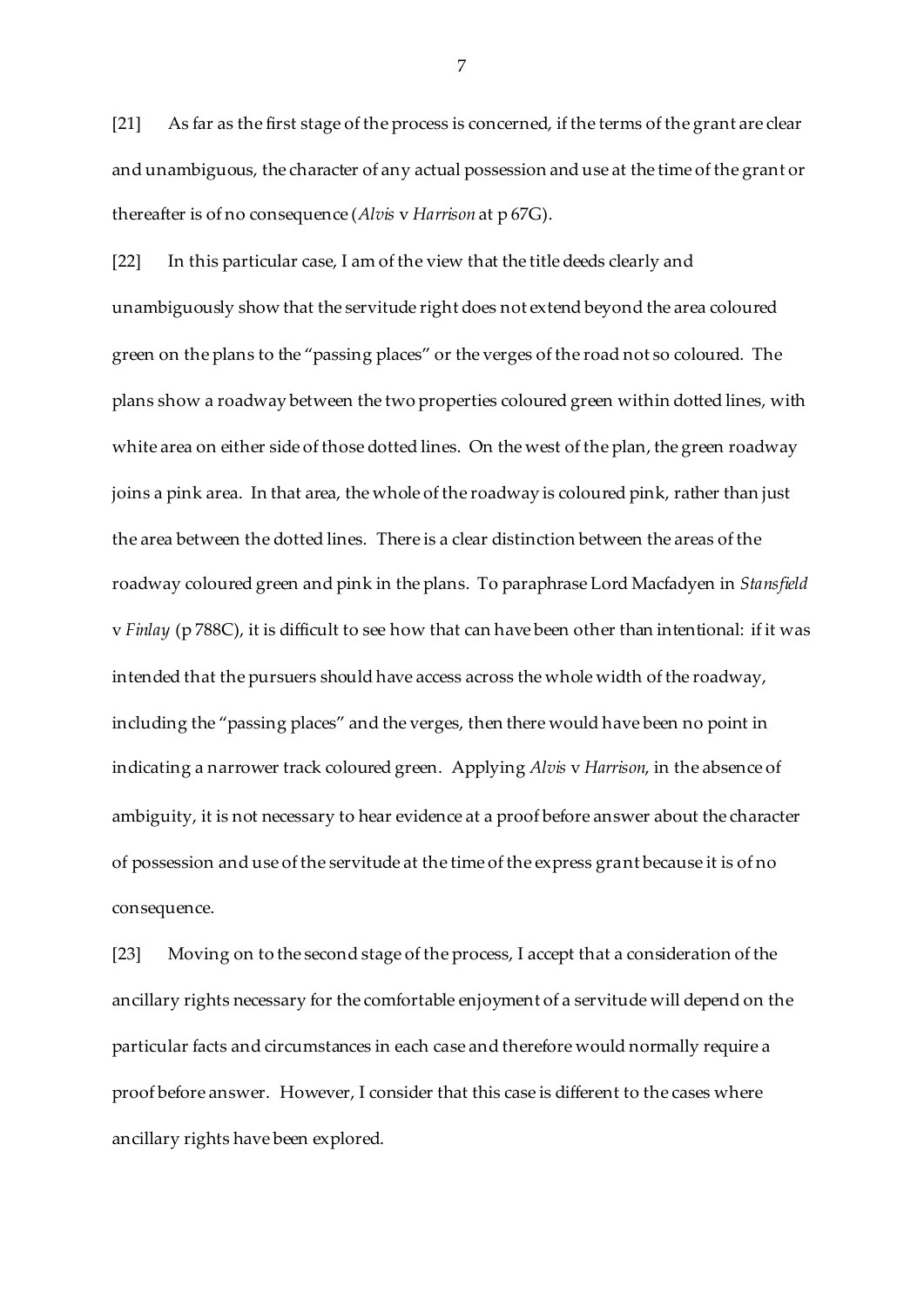[24] In both *Moncrieff* v *Jamieson* and *Davidson* v *Johnston*, the ancillary rights were exercised within the geographical area benefitted by the servitude itself. By contrast, in this case, the pursuers seek to move their vehicles off the geographical area benefitted by the servitude and on to other areas of land belonging to the defenders which are not burdened by the servitude. I am in agreement with the defenders that the pursuers are seeking ancillary rights which are not truly ancillary to their servitude, but which are, in reality, an extension of the geographical extent of the servitude itself.

[25] In *Moncrieff* v *Jamieson*, Lord Scott indicated at paragraph 57:

"The servient land in relation to a servitude or easement is surely the land over which the servitude or easement is enjoyed, not the totality of the surrounding land of which the servient owner happens to be the owner. If there is an easement of way over a 100 yard roadway on a 1,000 acre estate, or an easement to use for storage a small shed on the estate access to which is gained via the 100 yard roadway, it would be fairly meaningless in relation either easement to speak of the whole estate as the servient land."

[26] Applying Lord Scott's reasoning to this case, where the title deeds clearly and unambiguously show that the servitude right does not extend beyond the area coloured green, it would be fairly meaningless to hear evidence at proof before answer about the level of comfort that would come from using areas beyond the area coloured green on the plans and into the "passing places" or the verges of the road not so coloured. Consequently, I consider that the pursuer's averments are irrelevant insofar as they are directed towards ancillary rights.

## **Further Procedure**

[27] Counsel for the defenders invited me to uphold the defenders' first and second pleas-in-law in the counterclaim; repel the pursuers' pleas-in-law in the counterclaim; grant decree as craved in the counterclaim; sustain the defenders' first and third pleas-in-law in